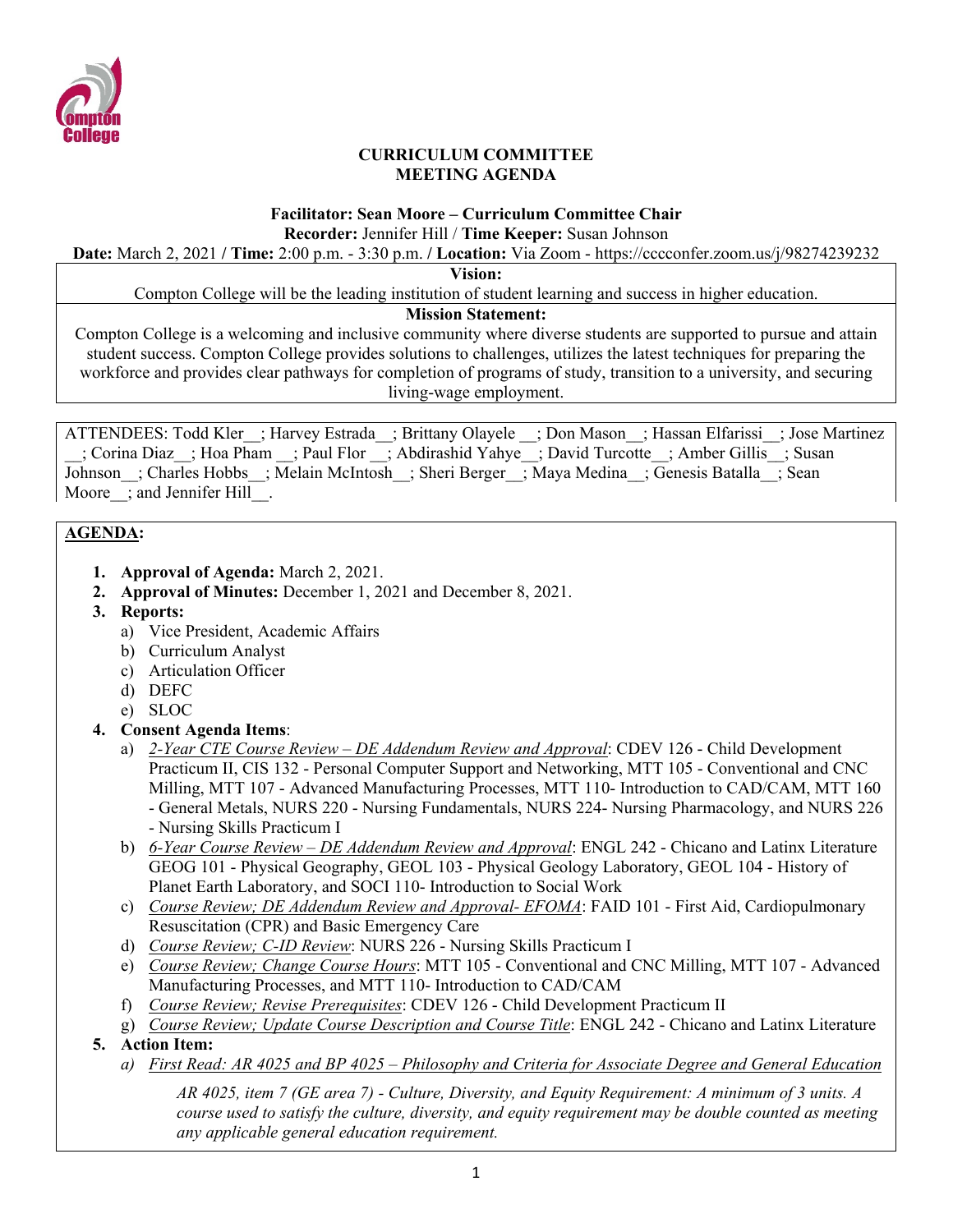*Effective fall 2021, the culture, diversity, and equity requirement is met by taking a course listed in the catalog and approved by the Curriculum Committee. These relevant courses provide for an understanding and sensitivity to an array of cultures and identities as well as historical and lived experiences.*

Courses below are identified as meeting the new Associate Degree requirement, GE area 7 - Culture, Diversity, and Equity. As a result, require CCC approval to be illustrated in the Compton College 2021-2022 Catalog. Due to the language in AR 4025, "*A course used to satisfy the culture, diversity, and equity requirement may be*  double counted as meeting any applicable general education requirement", the corresponding areas, if applicable, have been listed next to the course name. Providing a special notation in the course catalog supports students in recognizing, in addition to GE Area 7, which other GE areas the course may satisfy. As a result of this notation, students' academic planning and goals are supported.

*Statement:* If the non-honors courses, listed below, have a corresponding honors course, by default, the honors course shall be included.

### **Anthropology**

ANTH 104 - Language and Culture (Area 2.C)

ANTH 106 - Native Peoples of N. America (Area 2.C)

ANTH 107 - Native Peoples of S. America (Area 2.C)

ANTH 109 - Women, Culture and Society (Area 2.C)

#### **Art**

ART 109 - Contemporary Art in World Cultures (Area 3)

ART 207 - Art History of Mexico, Central & South America (Area 3)

ART 209 - History of African Art (Area 3)

#### **Communications**

COMS 260 - Introduction to Intercultural Communications (Area 4.B)

#### **Contemporary Health**

CH 101 - Personal & Community Health Issues (Area 5)

CH 105 - Contemporary Women's Health (Area 5)

*Note:* Both health course address issues of race. For example, 105 Contemporary Women's Health explores biological sex, as well as, differences between racial groups. Similarly, 101 Personal & Community Health explores differences in the health among racial members, as well as the different health issues among racial communities.

#### **Dance**

- DANC 164 World Dance (Area 5)
- DANC 165 African Dance (Area 5)
- DANC 168 Latin Social Dance (Area 5)

### **English**

- ENGL 228 Images of Women in Literature (Area 3)
- ENGL 242 Chicano and Latino Literature (Area 3)
- ENGL 243 African American Literature (Area 3)

ENGL - 244 The Literature of American Ethnic Groups (Area 3)

ENGL - 248 Modern Literature of Latin America (Area 3)

### **Ethnic Studies**

ESTU - 101 Introduction to Ethnic Studies (Area 2.C)

ESTU - 103 The Chicano in Contemporary U.S. Society (Area 2.C)

ESTU - 105 Chicano Culture (Area 2.C)

### **History**

HIST - 105 Women & American History from the Colonial Era to 1877 (Area 2.A)

HIST - 106 Women & American History from 1877 to present (Area 2.A)

HIST - 108 U.S. History; The American Indian Experience (Area 2.A)

HIST - 110 The African American in the U.S. to 1877 (Area 2.A)

HIST - 111 The African American in the U.S. from 1877 to present (Area 2.A)

HIST - 112 History of the Chicano in the U.S. (Area 2.A)

HIST - 114 History of the Asian American in the U.S. (No GE area is identified in the COR, which the catalog reflects. Should the course be revised to correspond to a GE area?)